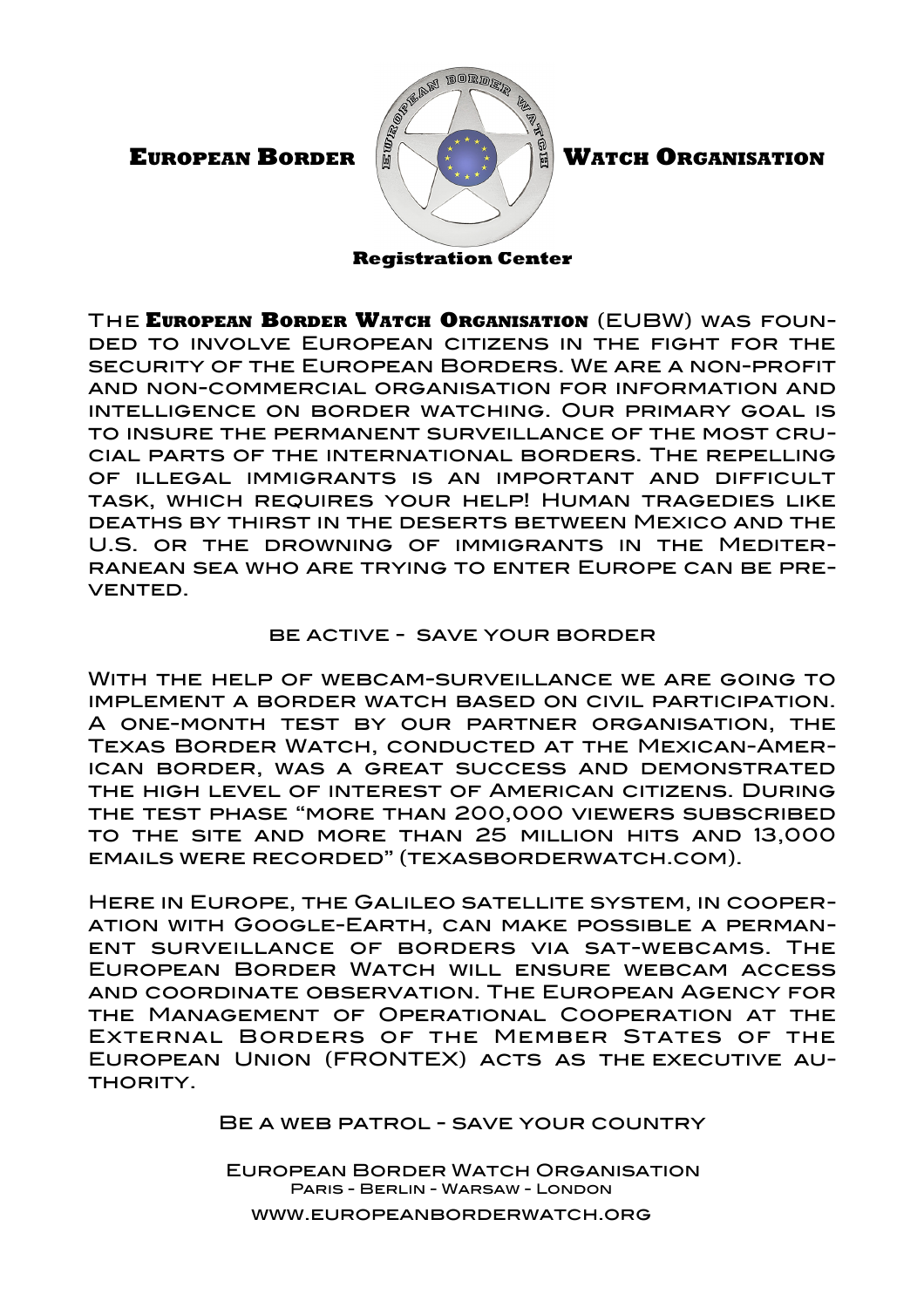Illegal immigration is one of the most pressing issues in national and international politics. Because of the increasing economic imbalance between the EU and its neighbouring states in the East and the South, more and more people try to illegally cross the EU border.

The Treaty of Amsterdam on the European Union (EU) WHICH CAME INTO FORCE ON MAY 1<sup>ST</sup>, 1999 STATES THAT THE EU:

- must be maintained and developed as an area of freedom, security and justice and as an area in which the free movement of persons is assured
- in conjunction with appropriate measures with respect to external border controls, asylum, immigration and the prevention and COMBATING OF CRIME

But in reality, this is not the case. According to Europol there is an annual increase of 500.000 illegal immigrants in the EU, with corresponding increases in crime rates and of smuggling networks, including islamist terrorists and drug dealers.

T he **EUROPEAN BORDER WATCH ORGANISATION** (EUBW) was founded to support the initiatives of those European citizens to whom European security is important.

The goal of the EUBW is not only to prevent illegal immigration, but also to prevent human tragedies like the drowning of immigrants in the Mediterranean sea, not to mention the shameless exploitation of those that do manage to enter.

WE NEED YOUR HELP TO PREVENT FATES LIKE THESE! HELP US to make the EU border safe for everyone!

With your help we want to achieve:

- security for the EU border
- prevention of human tragedies
- elimination of smuggling networks and immigration of criminals
- more transparency in safety policies

We support legal immigration to Europe. But the states of the EU need a general immigration law for regulating the immigration process, as is practiced in Canada, with a screening for qualified applicants. This WILL TAKE A LONG TIME. UNTIL THEN WE NEED TO ACT!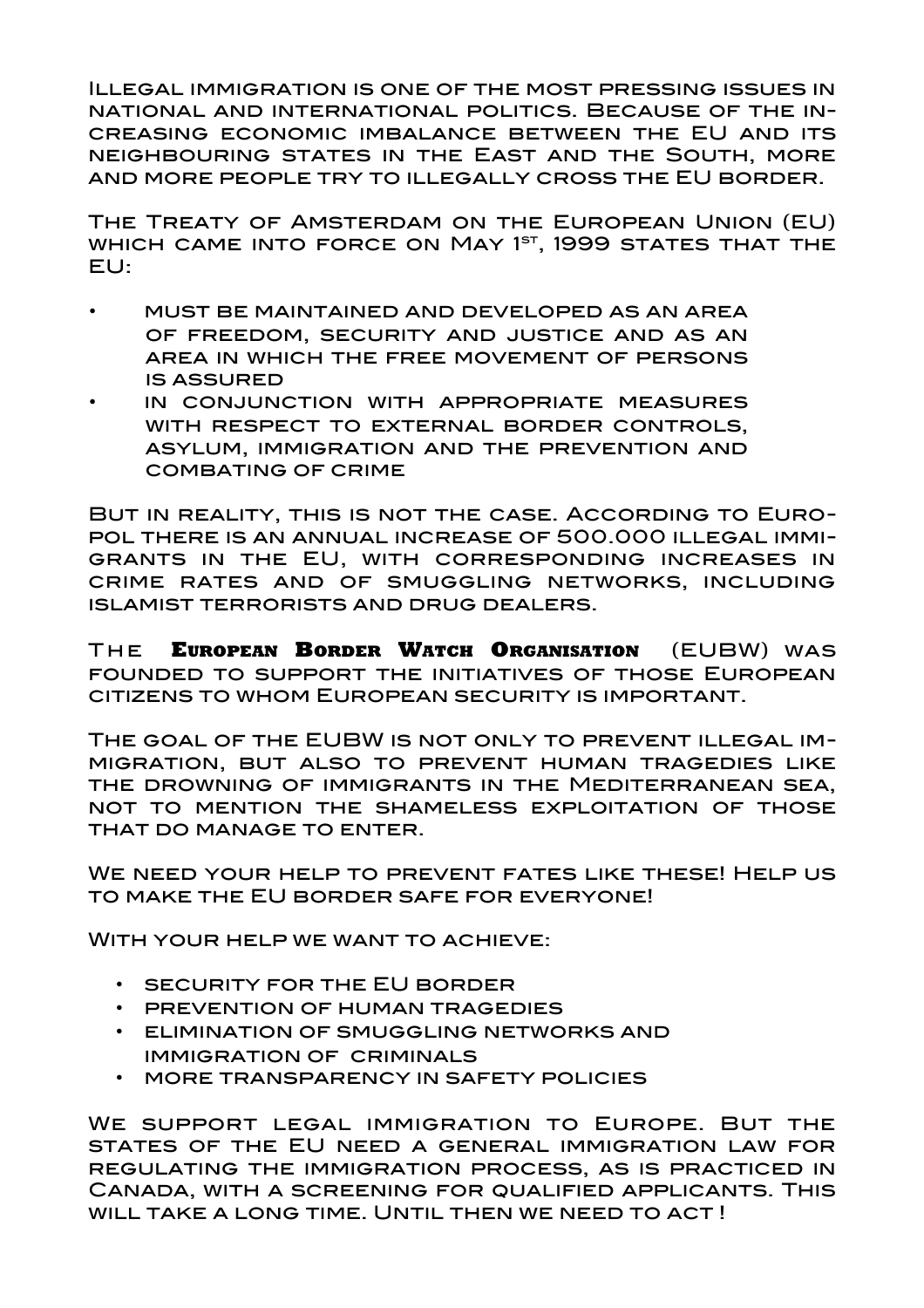The **EUROPEAN BORDER WATCH** offers all EU-citizens the opportunity to take part in the surveillance of the European Border. Our primary goal is the permanent surveillance of this border. However, this will not be possible without civilian participation.

"There can be no homeland security without border SECURITY." I **EXALL REGIST (RICK PERRY, TEXAS GOUVERNOR)** 

The U.S. Border Watch is currently developing the Virtual Border Watch Program, which will allow all internet-users to view pictures of the surveillance-cameras at the U.S.-border.





Due to the long border in the east and the problematic sea borders, Europe needs techniques of surveillance based on satellite data. The Galileo system is currently being modified with the aim to make it interface with Google-Earth for the assurance of permanent border surveillance via Internet-cameras (with our new software WEP 2.0).

Once this is done, you will have the opportunity to contribute to this important job right from your home. All you need is a computer with access to the internet (DSL / 2 MBit min.). After your registration, you will be able to choose your favourite part of the border for your surveillance.

Interferences will be reported to EUBW, who will inform the group in charge of the relevant zone of the EU partner organisation FRONTEX.

> Register now on our website or with our registration form next page!

> > BE A WEB PATROL - NOW !

George Kline - Executive Manager EUBW EUBW Registration Center Berlin Puschkinallee 58, 12435 Berlin

www.europeanborderwatch.org